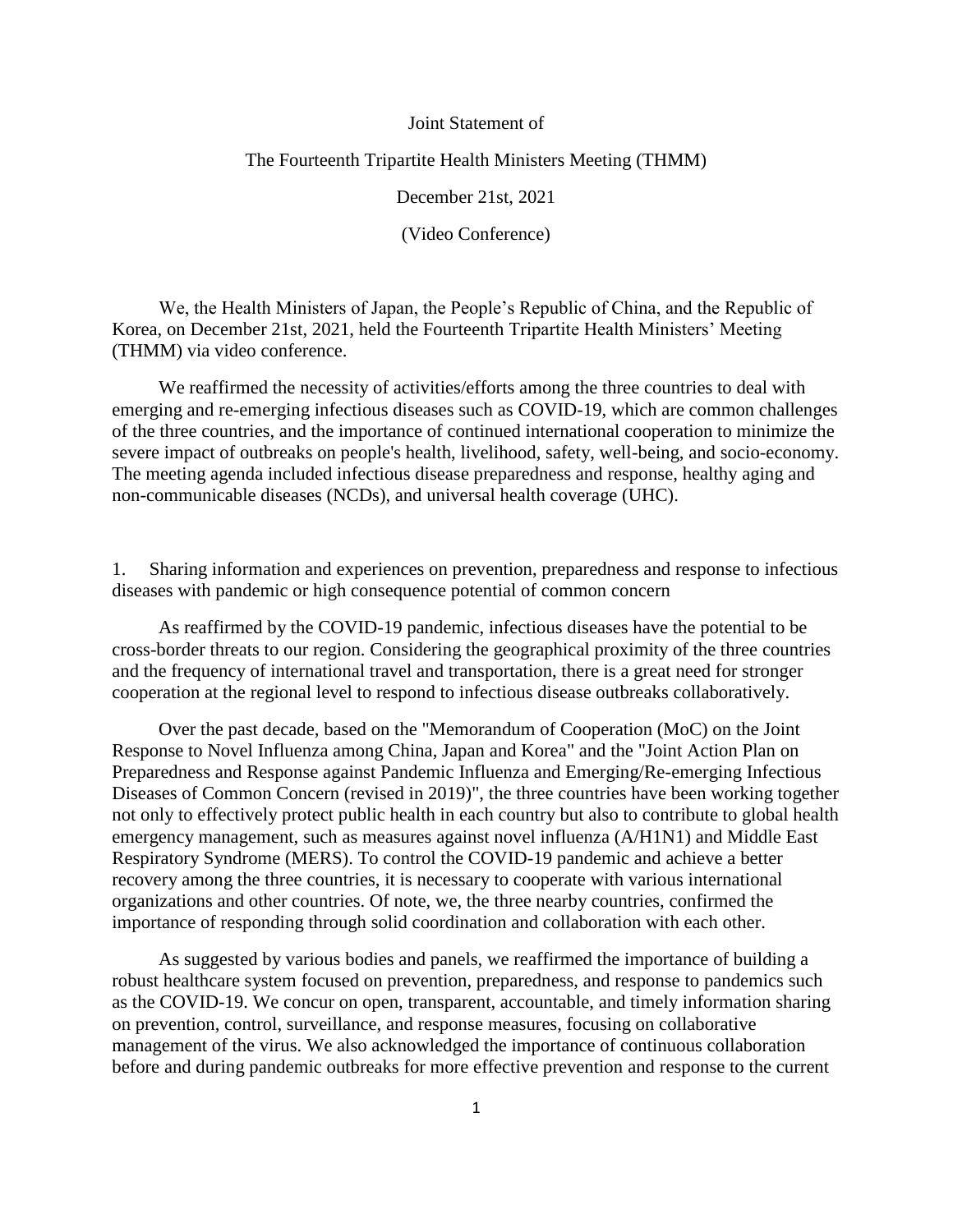COVID-19 pandemic and future outbreaks of other novel infections, in line with each country's context. Through the Japan-China-Korea Forum on Communicable Disease Control and Prevention, the Joint Symposium on COVID-19 after Vaccination and Way Forward, and the networking and exchange of experts and officials to enhance human resources and capacity building, we emphasized the significance to share information and knowledge, and cooperate in research, and decided to revise the Joint Action Plan.

Regarding the global health architecture, we will continue to support the World Health Organization (WHO), which plays an essential role in global health governance when an international health crisis occurs, including pandemics.

Member States Working Group on Strengthening WHO Preparedness and Response is currently committed to developing a new instrument, a WHO convention, agreement or other international instrument, on pandemic preparedness and response. The working group is also actively discussing how to strengthen the International Health Regulations (IHR (2005)). We will actively contribute to these discussions to prevent, prepare, and respond to global health crisis.

We will promote cooperation in global health by following the activities and goals of WHO and other international organizations and continuing to implement measures to control the COVID-19 pandemic. At the same time, we will work closely with the WHO Regional Office for the Western Pacific and Asia-Pacific countries to further strengthen preparedness and response to health crises in the region. We will continue to share information in compliance with domestic laws monitor threats to public health in the area, and strengthen our capacity to respond to any health crisis caused by infectious disease outbreaks.

In addition, the COVID-19 pandemic have taught us that unequal international access to diagnostics, therapeutics, and vaccines (DTVs) can lead to prolonged pandemics and sustained health and economic damage. We will continue our generous efforts and support to other countries, especially Low– and Middle- Income Countries (LMICs), in managing the COVID-19, share experiences in the development of medicines and vaccines, and contribute to ensuring the equitable access to vaccines in LMICs in cooperation with international frameworks such as the COVAX Facility.

#### 2. Healthy Ageing and Non-Communicable Diseases (NCDs)

The WHO Western Pacific region is experiencing a rapid population ageing. Japan and Korea are among the countries with the fastest ageing population in the world, and China has the largest elderly population in the world, with more than 190 million people over the age of 65. In addition, the three countries are experiencing a decline in birthrate continuously. It is an urgent issue to deal with the change in the demographic structure of the three countries, where the burden of social security is increasing. For a sustainable development of the three countries, it is necessary to examine the challenges and measures based on latest research and scientific evidence on both the declining birthrate and the ageing population. We will promote medium- to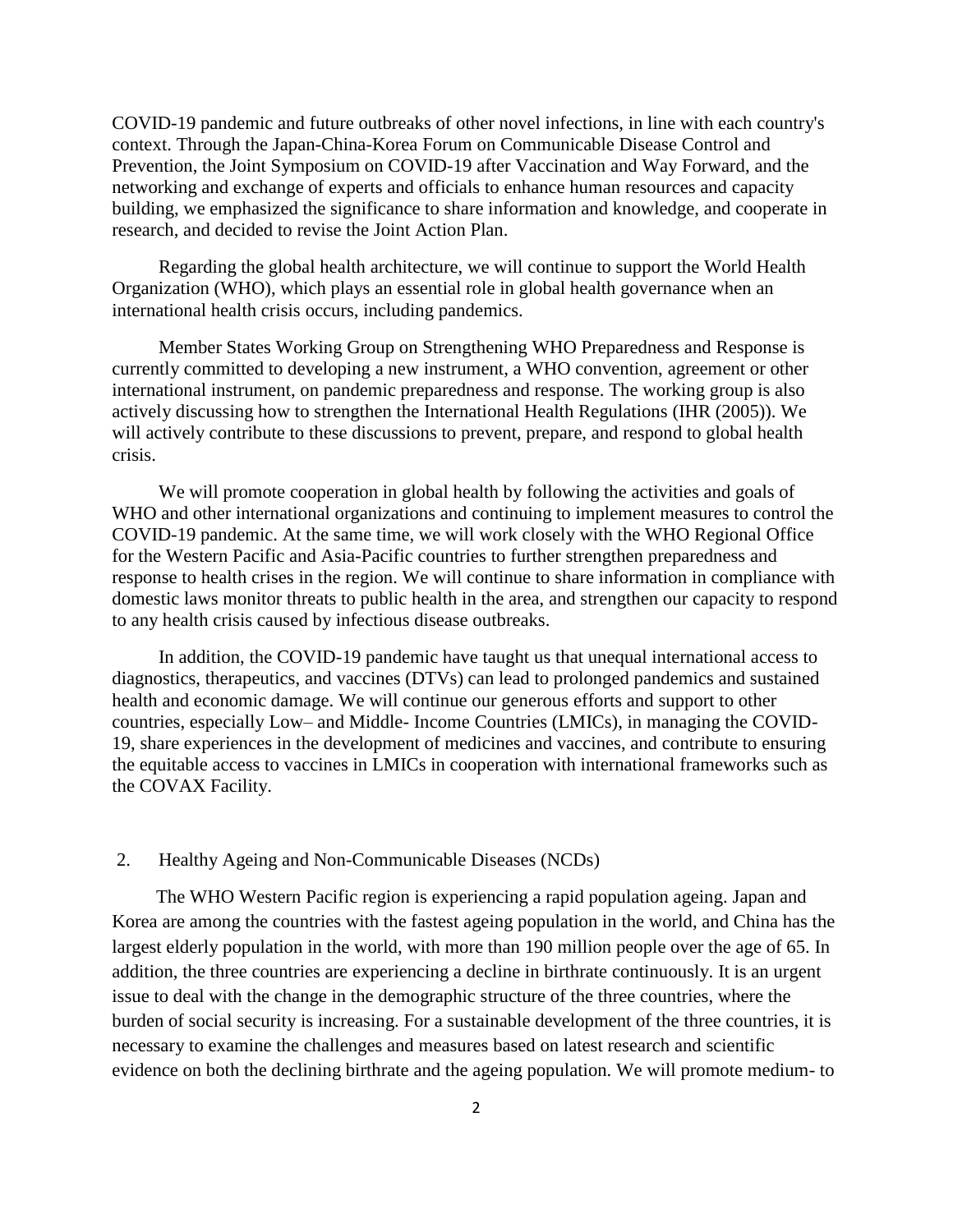long-term policies that respects social conditions and individual values. As in the seminar held this year with experts from Japan, China and Korea, the three countries will continue to exchange information and share knowledge in this field, which is becoming increasingly important.

Living in an ageing society, we propose to strengthen information and experience sharing, human resource development, and project cooperation in areas of common interest among the three countries, including creating sustainable age-friendly environments, protecting the rights and interests of older persons in the digital age, promoting social participation of older persons, health services for older persons and integrated medical and social care, and encouraging and supporting scientific research institutions to develop joint scientific research, so as to meet the needs of older persons in the three countries and improve the well-being of these people. Among the three countries, extending healthy life expectancy, rather than simply extending life expectancy, has become an even more important issue. In particular, dementia is a topic that requires early response and prevention efforts, as well as multi-sectoral policies including nursing and medical care to realize healthy ageing, and it is very meaningful to share efforts of the three countries.

Not only dementia, but also non-communicable diseases are common health issues among the three countries with ageing populations which requires significant medical resources and active investment. Non-communicable diseases have led to a rapid increase in government spending on health care. For this reason, it is vital to promote integrated measures focusing on primary and secondary prevention of chronic diseases, encourage healthy diet, exercise, smoking cessation, and screening for appropriate early detection. We, three countries, will promote cooperation on prevention and early treatment of non-communicable diseases to promote healthy ageing and share good practices, epidemiological and science-based evidence, experiences, and research, so that more of the population and older persons can enjoy their lives.

# 3. Achieving and Strengthening Universal Health Coverage (UHC)

Achieving UHC is a fundamental issue for Sustainable Development and also one of the priorities in the WHO's 13th General Programme of Work. Moreover, strengthening health systems to promote UHC leads to better preparedness for a variety of health challenges, including infectious diseases, non-communicable diseases, and ageing, as we have observed again in the recent COVID-19 pandemic. We recognize the importance of maintaining resilient health systems in the face of changing demographic and economic conditions, and reaffirmed the importance of supporting Asian neighbors in their efforts to achieve UHC. In addition, as the UN High-Level Meeting on UHC is scheduled to be held in 2023, the three countries confirmed that they will work together to foster political momentum for the meeting and strengthen cooperation to adopt a meaningful and comprehensive political declaration.

Furthermore, in recent years, natural disasters has posed serious threats and challenges to people's health and lives of the three countries. In times of disaster, vulnerable population, such